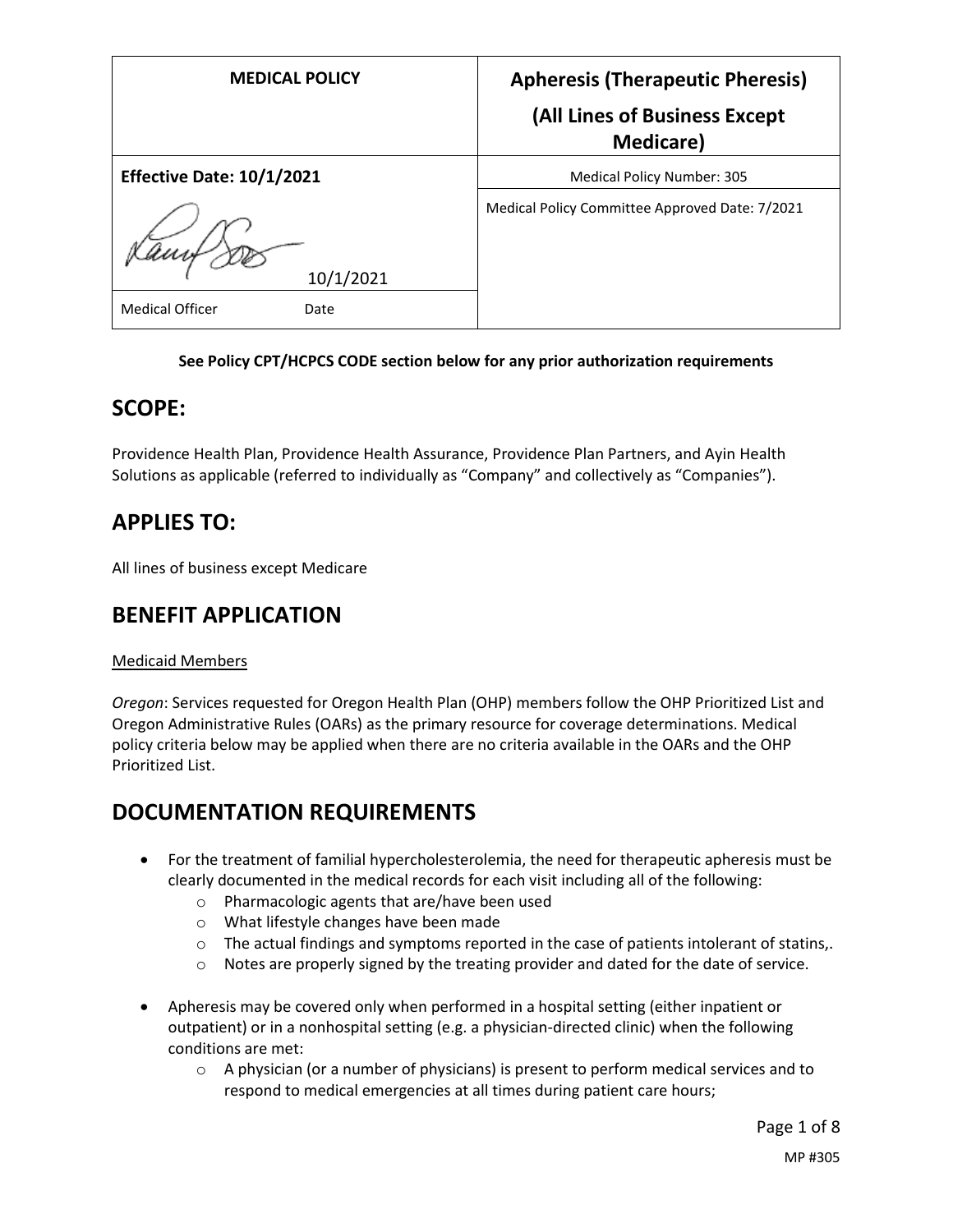**(All Lines of Business Except Medicare)**

- o Each patient is under the care of a physician; and
- $\circ$  All nonphysician services are furnished under the direct, personal supervision of a physician.

# **POLICY CRITERIA**

*First-Line Therapy, Alone Or In Conjunction With Other Therapies*

- I. Apheresis (therapeutic pheresis) may be considered **medically necessary and covered** when used as a first-line therapy, alone or in conjunction with other therapies, as part of treatment for any of the following indications (A.- T.):
	- A. Acute inflammatory demyelinating polyradiculoneuropathy (Guillain-Barre syndrome)
	- B. Acute liver failure (note: requires high volume TPE)
	- C. Anti-Glomerular Basement Membrane Disease (Anti-GBM, Goodpasture Syndrome) in dialysis independent patients or when diffuse alveolar hemorrhage (DAH) is present
	- D. Chronic Inflammatory Demyelinating Polyradiculoneuropathy (CIDP)
	- E. Focal Segmental Glomerulosclerosis (FSGS) recurrent in kidney transplant
	- F. Symptomatic hyperviscosity in hypergammaglobulinemia due to symptomatic disease or as prophylactic for rituximab
	- G. Acute myasthenia gravis
	- H. n-methyl D-aspartate receptor antibody encephalitis
	- I. Paraproteinemic demyelinating neuropathies or chronic acquired demyelinating polyneuropathies due to immunoglobulin G (IgG), immunoglobulin A (IgA) or immunoglobulin M (IgM)
	- J. Thrombotic microangiopathy
	- K. Thrombotic thrombocytopenic purpura (TTP; severe ADAMTS13 deficiency)
	- L. ABO incompatible liver transplantation; live donor liver transplant
	- M. ABO compatible kidney transplantation and antibody mediated rejection
	- N. Anti-neutrophil cytoplasmic antibodies (ANCA)-associated vasculitis in microscopic polyangiitis, granulomatous polyangiitis, and renal limited vasculitis in the setting of either rapidly progressive glomerulonephritis or diffuse alveolar hemorrhage.
	- O. Wilson's disease presenting as fulminant hepatic failure with hemolysis.
	- P. Cutaneous T-cell lymphoma (e.g. Mycosis fungoides, Sezary syndrome).
	- Q. Hereditary hemochromatosis
	- R. Polycythemia vera.
	- S. Acute sickle cell disease-related stroke
	- T. Stroke prophylaxis in patients with non-acute sickle cell disease.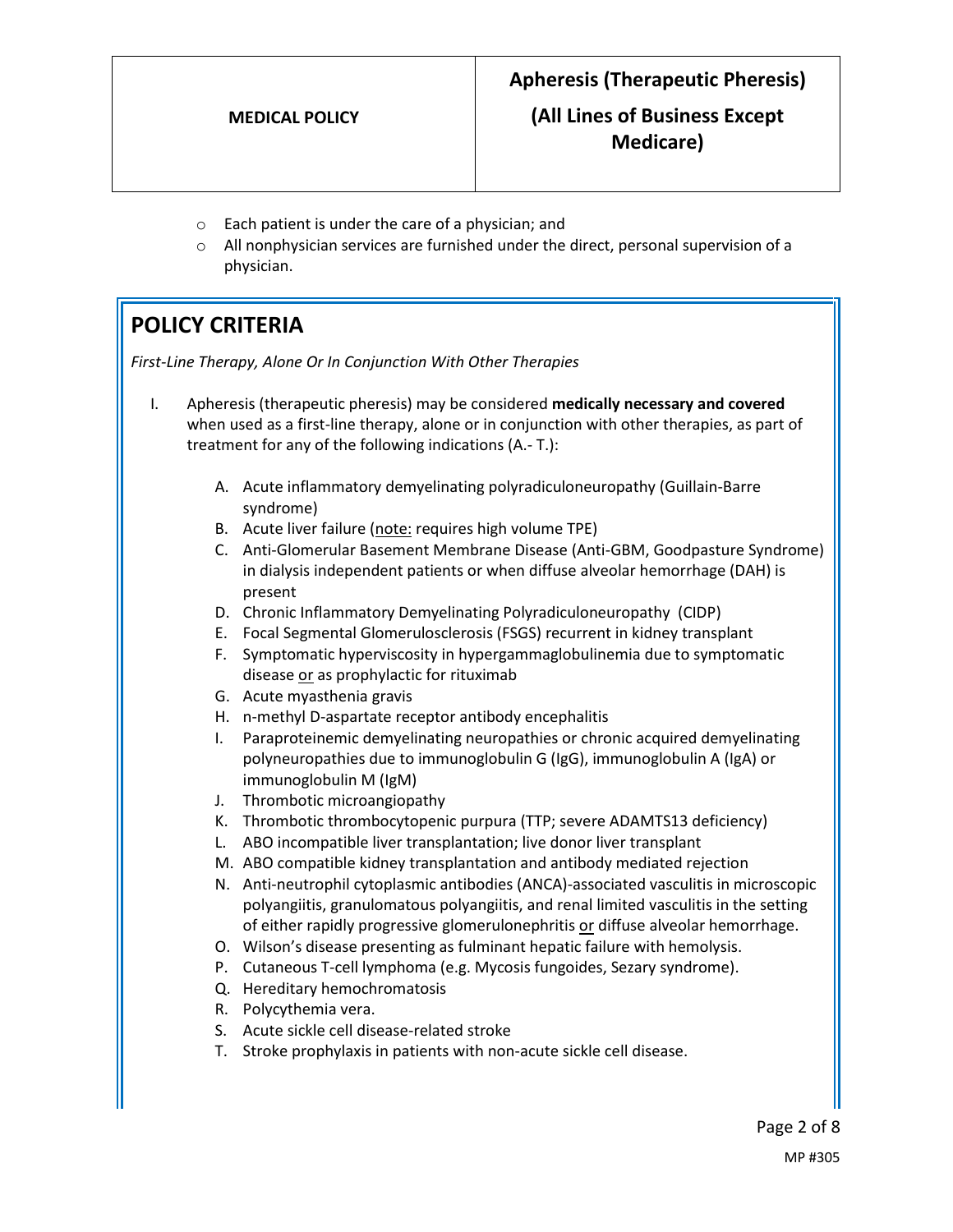II. Apheresis (therapeutic pheresis) is considered **investigational and not covered** when used as a first-line therapy, alone or in conjunction with other therapies when criterion I. above is not met.

*Second-Line Therapy, Alone Or In Conjunction With Other Therapies*

- III. Apheresis (therapeutic pheresis) for the treatment of familial hypercholesteremia may be considered **medically necessary and covered** following failure of appropriate lifestyle changes and maximal use of statin agents, with or without the use of ezetimibe, for any of the following indications (A.-D.):
	- A. Functional homozygotes with an LDL cholesterol greater than 500mg/dl;
	- B. Functional heterozygotes with no known cardiovascular disease but a LDL cholesterol greater than 300mg/dl;
	- C. Functional heterozygotes with known cardiovascular disease and a LDL cholesterol greater than 200mg/dl;
	- D. Pregnancy, when the physician feels usual therapy is inadequate to assure uteroplacental perfusion.
- IV. Apheresis (therapeutic pheresis) may be considered **medically necessary and covered** when used as a second-line therapy, alone or in conjunction with other therapies, as part of treatment for any of the following indications:
	- A. Severe symptomatic cryoglobulinemia
	- B. Acute attack/relapse of multiple sclerosis
	- C. Acute attack/relapse of neuromyelitis optica spectrum disorders (NMOSD)
	- D. Pediatric autoimmune neuropsychiatric disorders associated with Streptococcal infections (PANDAS)
	- E. Desensitization for cardiac transplantation
	- F. Rejection prophylaxis for cardiac transplantation
	- G. Cellular/recurrent rejection for cardiac transplantation
	- H. Major ABO incompatible hematopoietic cells obtained from bone marrow as part of hematopoietic stem cell transplantation
	- I. ABO incompatible, antibody-mediated rejection as part of renal transplantation
	- J. Voltage-gated potassium channel (VGKC) antibody-related disease
	- K. Bronchiolitis obliterans syndrome as part of lung transplantation
	- L. Vasculitis (e.g. Behcet's disease)
	- M. Idiopathic dilated cardiomyopathy (NYHA II-IV)
	- N. Acute graft-versus-host disease
	- O. Chronic graft-versus-host disease
	- P. Lipoprotein (a) hyperlipoproteinemia: Progressive atherosclerotic cardiovascular disease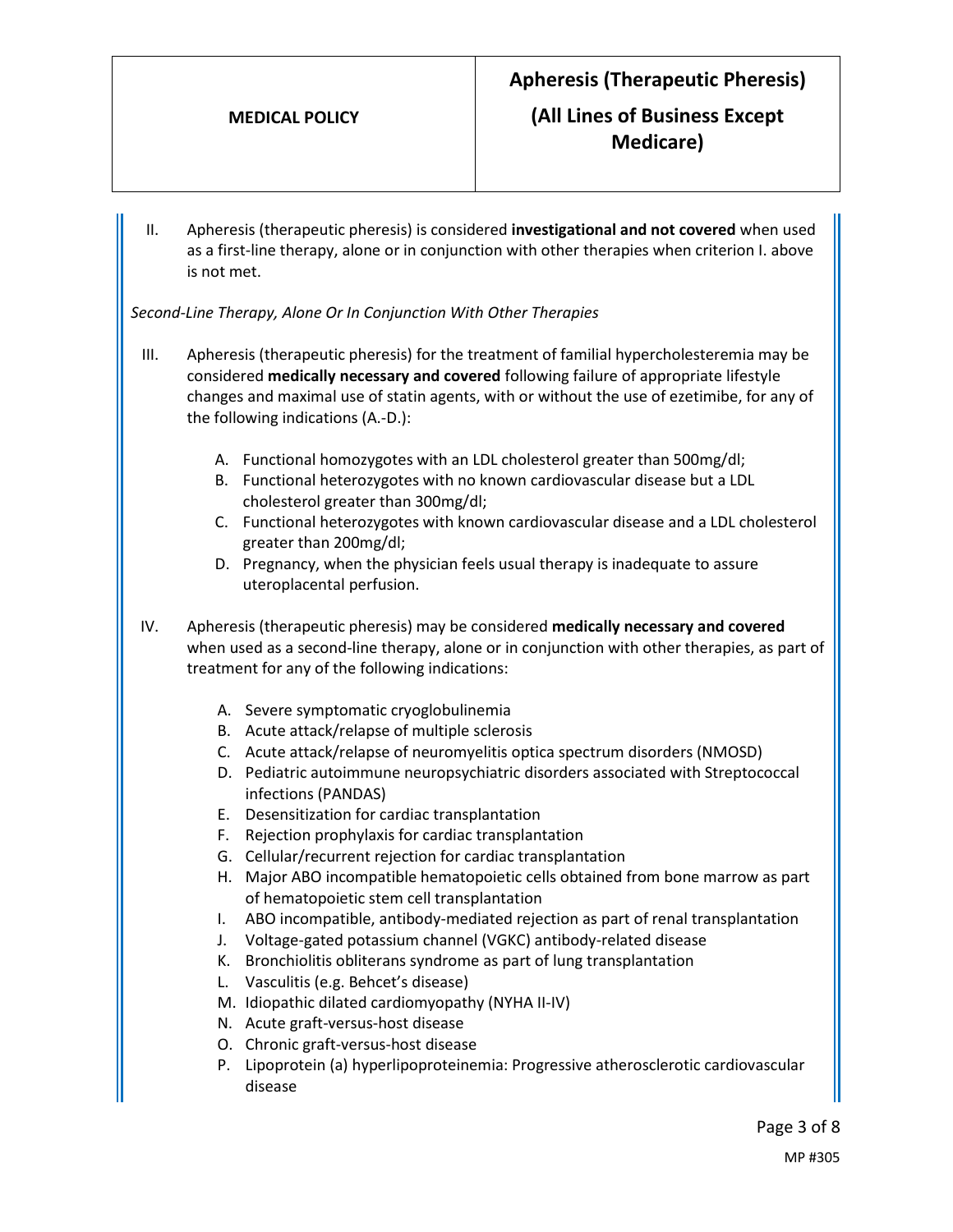## **(All Lines of Business Except Medicare)**

- Q. Peripheral vascular disease
- R. Severe sickle cell disease (e.g. acute chest syndrome)
- V. Apheresis (therapeutic pheresis) is considered **investigational and not covered** when used as a second-line therapy, alone or in conjunction with other therapies, when criterion IV. above is not met.
- VI. Apheresis (therapeutic pheresis), as a first- or second-line therapy is considered **investigational and not covered**, including but not limited to the following indications:
	- A. Catastrophic Antiphospholipid Antibody Syndrome (CAPS)
	- B. Hypertriglyceridemic pancreatitis
	- C. HELLP syndrome (Hemolysis, elevated liver enzymes, low platelets, syndrome)
	- D. Heparin-Induced Thrombocytopenia (HIT)
	- E. Hyperleukocytosis
	- F. Thrombotic Microangiopathy, Hemolytic Uremic Syndrome

Link t[o Policy Summary](#page-6-0)

### **POLICY GUIDELINES**

Treatment modalities for apheresis (therapeutic pheresis) include but are not limited to the following:

- Therapeutic plasma exchange
- Extracorporeal photopheresis
- Erythrocytapheresis
- Red blood cell exchange

# **CPT/HCPCS CODES**

| <b>All Lines of Business Except Medicare</b>                                                                          |                                                                                      |
|-----------------------------------------------------------------------------------------------------------------------|--------------------------------------------------------------------------------------|
| <b>Prior Authorization Required</b>                                                                                   |                                                                                      |
| Note: The following codes do not require prior authorization when billed at location code 21<br>(inpatient hospital). |                                                                                      |
|                                                                                                                       |                                                                                      |
| 36514                                                                                                                 | Therapeutic apheresis; for plasma pheresis                                           |
| 36516                                                                                                                 | Therapeutic apheresis; with extracorporeal immunoadsorption, selective adsorption or |
|                                                                                                                       | selective filtration and plasma reinfusion                                           |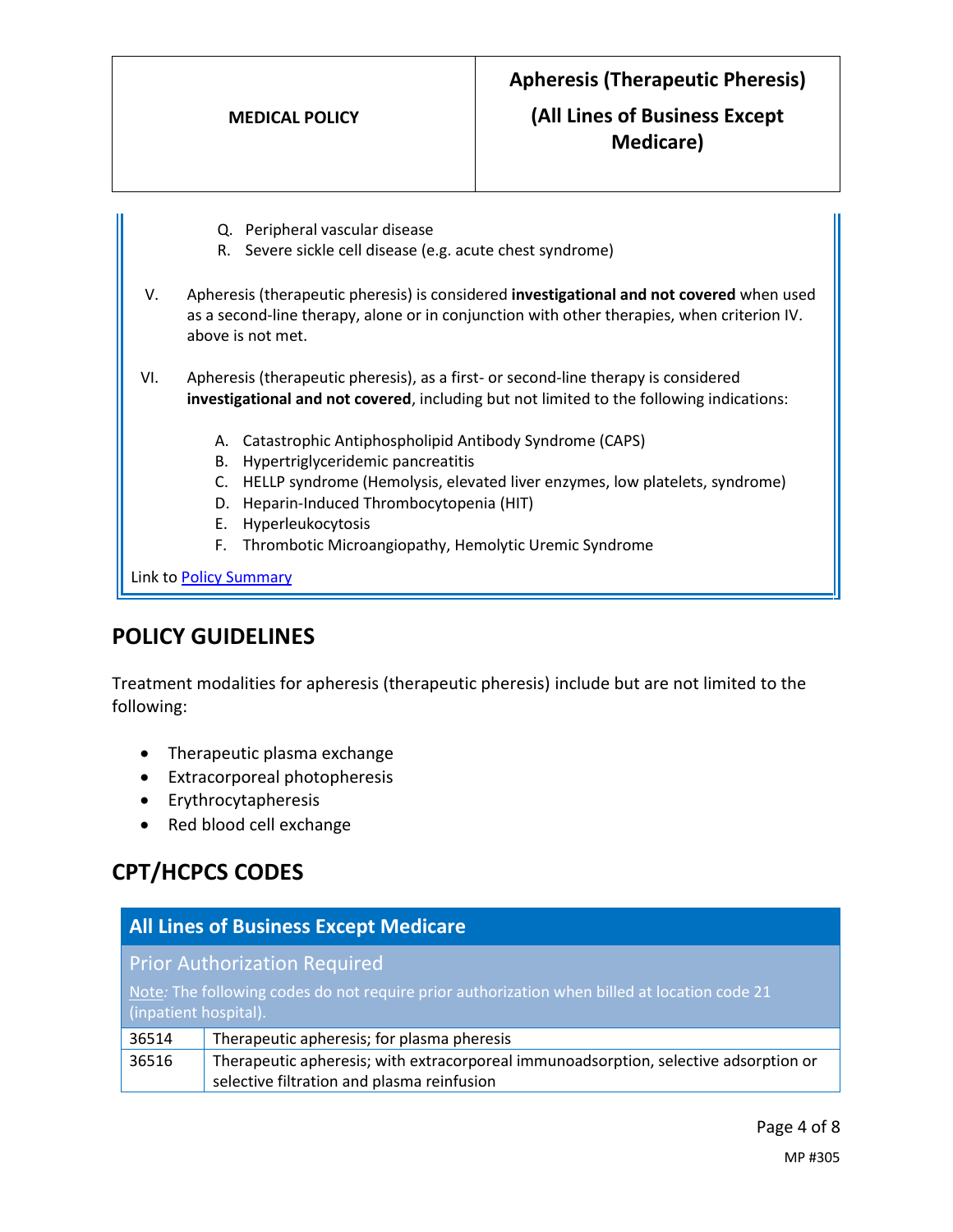# **DESCRIPTION**

#### Apheresis

Apheresis (also known as pheresis or therapeutic pheresis) is a medical procedure utilizing specialized equipment to remove selected blood constituents (plasma, leukocytes, platelets, or cells) from whole blood. The remainder is retransfused into the person from whom the blood was taken. Apheresis is an autologous procedure, in which blood is taken from the patient, processed, and returned to the patient as part of a continuous procedure. (This is distinct from the procedure in which a patient donates blood preoperatively and is transfused with the donated blood at a later date).

# **REVIEW OF EVIDENCE**

Criteria are based on guidance documents from the Centers for Medicare & Medicaid Services and clinical practice guidelines published through May 2021. As such, no evidence review addressing apheresis (therapeutic pheresis) was conducted.

# **CLINICAL PRACTICE GUIDELINES**

#### American Society for Apheresis

In 2019, the American Society for Apheresis published guidelines addressing the use of therapeutic apheresis in clinical practice.<sup>1</sup> The guidelines include four categories that were developed based on the quality of evidence and the resultant strength of investigators' recommendations. Authors concluded that apheresis could be utilized as a primary treatment option for the following conditions:

- ABO compatible kidney transplantation and antibody mediated rejection (AMR) (Grade 1B)
- ABO compatible kidney transplantation with elevated human leukocyte antigens (HLA) (Grade 1B)
- ABO incompatible kidney transplantation; live donor (Grade 1B)
- ABO incompatible liver transplantation; live donor liver transplant (Grade 1C)
- Acute inflammatory demyelinating polyradiculoneuropathy (AIDP) (Guillain-Barré Syndrome), primary treatment (Grade 1A)
- Anti-glomerular basement membrane disease (Anti-GBM) (Goodpasture's syndrome) in dialysis independent patients (Grade 1B) or when diffuse alveolar hemorrhage (DAH) is present (Grade 1C)
- Anti-neutrophil cytoplasmic antibodies (ANCA)-associated vasculitis (AAV) rapidly progressive
- Glomerulonephritis (RPGN); (granulomatosis with polyangiitis [e.g., Wegner's] and microscopic Polyangiitis [MPA]) in dialysis dependent patients (Grade 1A) or when diffuse alveolar hemorrhage (DAH) is present (Grade 1C)
- Catastrophic antiphospholipid syndrome (CAPS) (Grade 2C)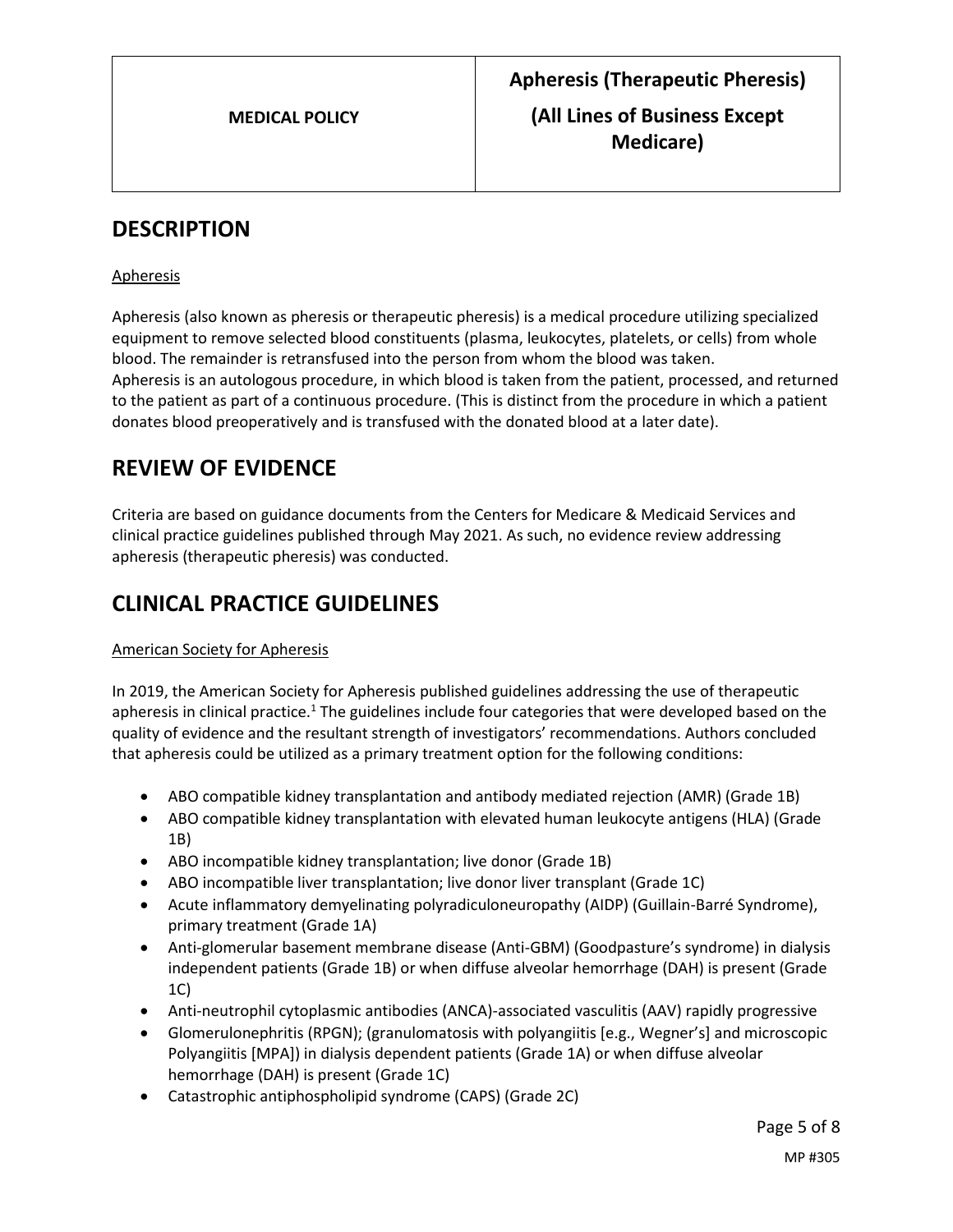#### **MEDICAL POLICY**

# **Apheresis (Therapeutic Pheresis)**

## **(All Lines of Business Except Medicare)**

- Chronic inflammatory demyelinating polyradiculoneuropathy (CIDP) (Grade 1B)
- Recurrent focal segmental glomerulosclerosis in transplanted kidney (Grade 1B)
- Hyperviscosity syndrome in monoclonal gammopathies (e.g., Waldenström's Macroglobulinemia, multiple myeloma) (Grade 1B-C)
- Myasthenia gravis (acute, short-term treatment) for moderate-severe disease including myasthenic crisis, unstable or refractory disease, unstable disease activity pre-thymectomy (Grade 1B)
- *n*-methyl D-aspartate receptor antibody encephalitis (Grade 1C)
- Paraproteinemic polyneuropathy associated with immunoglobulin G (IgG), immunoglobulin A (IgA) or immunoglobulin M (IgM) monoclonal gammopathy of undetermined significance (e.g., MGUS) (Grade 1B)
- Thrombotic microantiopathy (TMA), complement mediated secondary to Factor H antibodies (Grade 2C)
- Thrombotic microangiopathy (TMA), drug associated secondary to ticlopidine (Grade 2B)
- Thrombotic thrombocytopenic purpura (TTP) (Grade 1A)
- Wilson's disease presenting as fulminant hepatic failure with hemolysis (Grade 1C)

Authors recommended apheresis as an acceptable adjunct therapy for the conditions listed below:

- ABO incompatible kidney transplantation; humoral rejection (Grade 1B)
- Acute central nervous system (CNS) inflammatory demyelinating disease (Grade 1A)
- Acute disseminated encephalomyelitis, steroid refractory (ADEM) (Grade 2C)
- Cardiac Transplantation, Desensitization (Grade 1C)
- Cold Agglutinin Disease [CAD], Severe (Grade 2C)
- Cryoglobulinemia, Symptomatic/Severe (Grade II 2A)
- Familial Hypercholerserolemia (Grade 1B)
- Hashimoto's Encephalopathy (HE); Steroid Responsive Encephalopathy Associated with Autoimmune Thyroiditis (Grade 2C)
- Lambert-Eaton Myasthenic Syndrome (LEMS) (Grade 2C)
- Mushroom Poisoning (Grade 2C)
- Myasthenia Gravis (long-term treatment) (Grade 2B)
- Myeloma Associated with Acute Renal Failure (Myeloma Cast Nephropathy) (Grade 2B)
- Neuromyelitis Optica Spectrum Disorders (NMSOD), Acute (Grade 1B)
- Pediatric Postinfectious Autoimmune Neuropsychiatric Disorders Associated with Streptococcal Infections (PANDAS) (Grade 1B), Sydenham's Chorea (SC) (III Grade 2B)
- Phytanic Acid Storage Disease (Refsum's Disease) (Grade 2C)
- Post-Transfusion Purpura (III Grade 2C)
- Systemic Lupus Erythematosus (SLE), Severe without Nephritis (Grade 2C)
- Thyroid Storm (II Grade 2C)
- Vasculitis (Hepatitis B Virus [HBV] Polyarteritis Nodosa [PAN]) (Grade 2C)
- Voltage Gated Potassium Channel Antibody-Related Diseases (Grade 1B)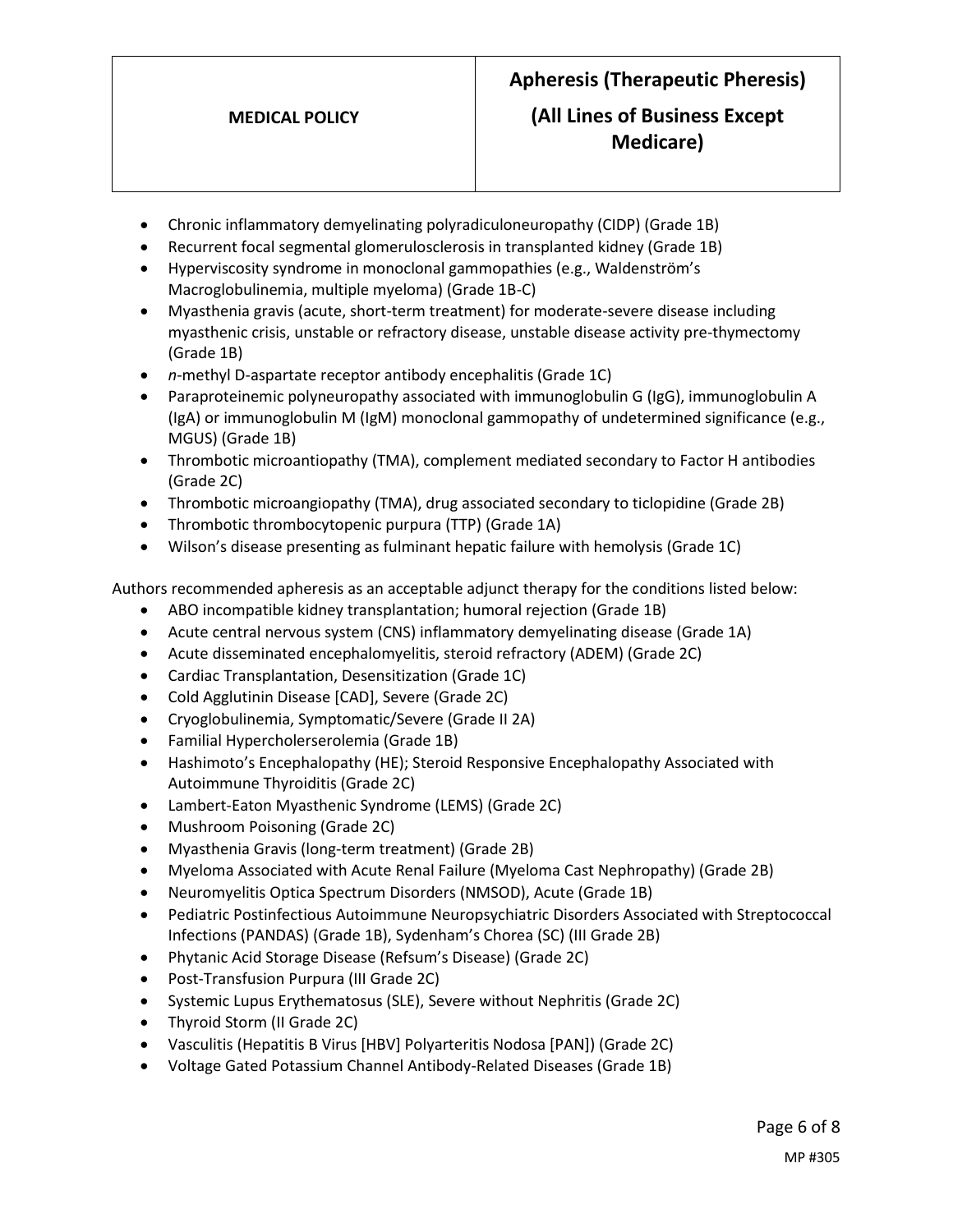#### American Academy of Neurology

In 2011 (reaffirmed 2016), the American Academy of Neurology published clinical practice guidelines addressing the use of plasmapheresis for the treatment of neurologic disorders. 2 Investigators issued the following recommendations:

- Plasmapheresis is established as effective and should be offered in severe acute inflammatory demyelinating polyneuropathy (AIDP)/Guillain-Barre´ syndrome (GBS) and in the short-term management of chronic inflammatory demyelinating polyneuropathy (Class I studies, Level A).
- Plasmapheresis is established as ineffective and should not be offered for chronic or secondary progressive multiple sclerosis (MS) (Class I studies, Level A).
- Plasmapheresis is probably effective and should be considered for mild AIDP/GBS, as secondline treatment of steroid-resistant exacerbations in relapsing forms of MS, and for neuropathy associated with immunoglobulin A or immunoglobulin G gammopathy, based on at least one Class I or 2 Class II studies (Level B).
- Plasmapheresis is probably not effective and should not be considered for neuropathy associated with immunoglobulin M gammopathy, based on one Class I study (Level B).
- Plasmapheresis is possibly effective and may be considered for acute fulminant demyelinating CNS disease (Level C).
- Evidence is insufficient to support or refute the use of plasmapheresis for myasthenia gravis, pediatric autoimmune neuropsychiatric disorders associated with streptococcus infection, and Sydenham chorea (Class III evidence, Level U).

# <span id="page-6-0"></span>**POLICY SUMMARY**

Clinical practice guidelines from the American Society for Apheresis and the American Academy of Neurology support the use of apheresis (therapeutic pheresis) for the treatment of a variety of indications, as either a first- or second-line treatment. Evidence reported in studies published to date is insufficient to support the use of apheresis for other indications, including but not limited to hypertriglyceridemic pancreatitis, heparin-induced thrombocytopenia and hyperleukocytosis.

# **INSTRUCTIONS FOR USE**

Company Medical Policies serve as guidance for the administration of plan benefits. Medical policies do not constitute medical advice nor a guarantee of coverage. Company Medical Policies are reviewed annually and are based upon published, peer-reviewed scientific evidence and evidence-based clinical practice guidelines that are available as of the last policy update. The Companies reserve the right to determine the application of Medical Policies and make revisions to Medical Policies at any time. Providers will be given at least 60-days' notice of policy changes that are restrictive in nature.